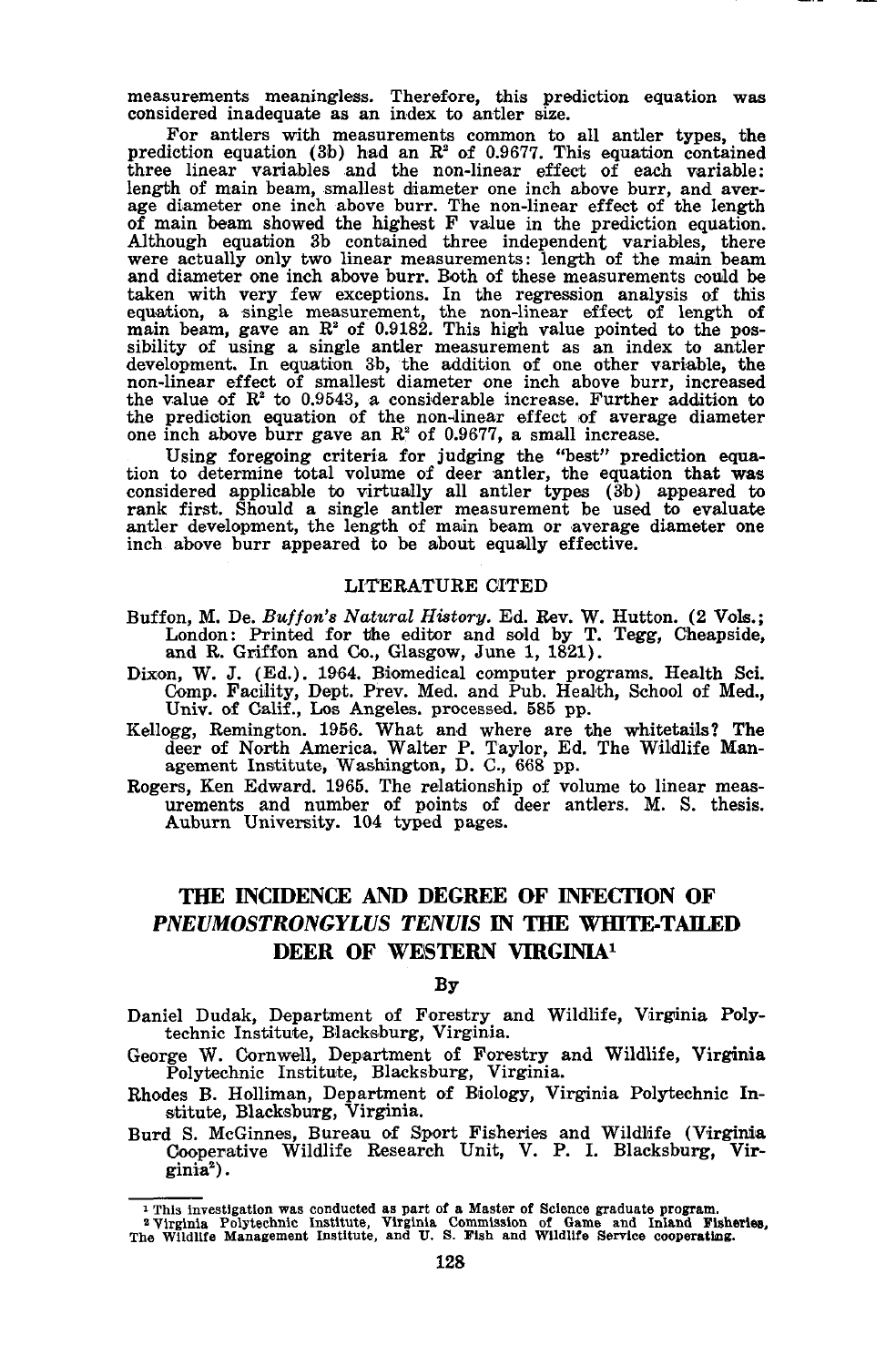The incidence and degree of infection by *P. tenuis* was studied in western Virginia deer herds *(Odocoileus virginianus).*

The objectives of the research were (1) to determine the distribution of pneumostrongylids in the white-tailed deer in seven west- ern Virginia counties and (2) to correlate incidence and degree of infection by pneumostrongylids with deer age, sex, geographic location, and physical condition.

Specimens were collected from Shenandoah, Augusta, Bath, Rockbridge, Botetourt, Giles, and Craig counties. Deer heads were obtained

from hunters at check stations.<br>Three-hundred and nine deer heads, 230 does and 79 bucks, were examined for *P. tenuis* and 73% were infected. The majority of the worms  $(68\%)$  were found on the dorsal surface of the brain. The range of infection was 1-13 worms. In addition, lung and fecal specirange of infection was 1-13 worms. In addition, lung and fecal speci- mens were collected. Fifty per cent of the lung specimens were infected, but no larvae were found in the fecal material.

There appeared to be an equal likelihood of infection by *P. tenuis* in deer of either sex less than  $1\frac{1}{2}$  years of age. There was no difference between sexes in the severity of infections in deer less than  $1\frac{1}{2}$  years old. Deer of either sex older than  $3\frac{1}{2}$  years also had an equal likelihood of infection by *P. tenuis*, but females between 11<sup>2</sup> and  $3\frac{1}{2}$  years were more likely to be infected than males. Females older than  $1\frac{1}{2}$  years of age had significantly more worms per infection than males of the same age. There was no relationship between weight and incidence of infection in deer less than  $1\frac{1}{2}$  years or older than  $3\frac{1}{2}$ years. However, a relationship did exist between the weight of the  $1\frac{1}{2}$  to  $3\frac{1}{2}$  years age group and the incidence of infection, in that the heavier deer were more likely to be infected. Deer less than  $1\frac{1}{2}$  years of age had <sup>a</sup> lower incidence of infection than older deer and fewer worms per infection than older deer.

There was a significant difference in the incidence of infection between surveyed counties; however, there was no statistically significant difference between counties in the severity of infections.

Further research concerning pathogenic effects of *P. tenuis* on the white-tailed deer is imperative prior to *employment* of any control methods. P. tenuis may be a serious pathogen, but this research indicates that the deer—P. tenuis relationship is a relatively stable and common association, with host populations seldom adversely affected by the parasites.

## INTRODUGTION AND LITERATURE REVIEW

This paper reports on an epidemiological survey of the incidence and severity of infection of deer in seven southwestern Virginia coun- ties by the brainworm, *Pneumostrongylus tenuis* (Dougherty, 1945). *P. tenuis* (Nematoda: Strongylides) is placed in the family Protostrongylidae by Yamaguti (1961).

Approximately 40,000 deer are killed annually in Virginia by over 200,000 hunters. Thus, the white-tailed deer is the most soughtafter big game animal in the state.

The objectives of the research were (1) to determine the distribution of pneumostrongylids in the white-tailed deer in seven western Virginia counties and (2) to correlate incidence and degree of infection by pneumostrongylids with deer age, sex, geographic location, and physical condition.

*P. tenuis* has received increased attention recently in the literature ease Study has reported on extensive surveys of the incidence, degree of infection, and geographical distribution of *P. tenuis* made throughout the southeastern states during the past four years.

Anderson (1963) described the life cycle of *P. tcnuis.* Anderson further elucidates the life cycle and pathogenicity in his later re- ports (1964 and 1965). The following species of land snails are suitable intermediate hosts: (1) *Discus cronkhitci,* (2) *Zonitoidcs arboreus,*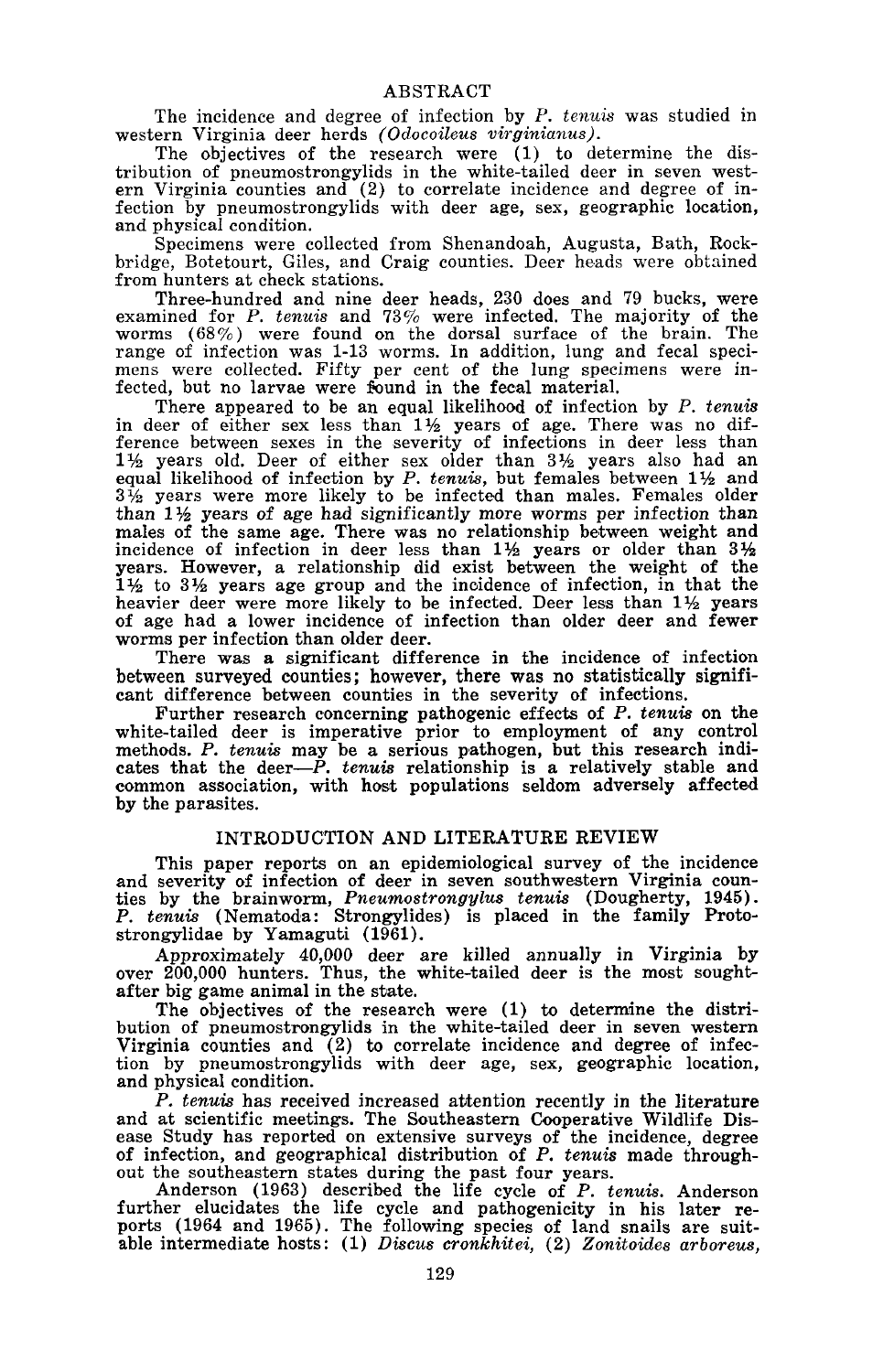(3) *Deroceras gracile,* (4) *Stenotrema fraternum,* (5) *Triodopsis albolabris,* (6) *Anguispira alternata* (Anderson, 1963).

Dougherty (1945) first described P. *tenuis* from a male specimen found within the bronchiole of a deer in New York. Kennedy et aI. (1952) and Whitlock (1952), working with deer in New York, re-<br>covered nematodes from the tissues of the brain and spinal cord. Anderson (1956), in a Canadian survey, first found *P. tenuis* in the cranial cavities of deer. He later located adult worms in the dura of the brain and spinal cord and in the wall of the intercavernous sinus beneath the dura in the region of the pituitary fossa (1963). Anderson demonstrated that *P. tenuis* can occur in sites other than the cranium. Whitlock (1959) noted specimens in the eye of the moose. Alibasoglu (1961) believed the preferred infection site of *P. tenuis* to be at the base of the brain. Infection sites in Virginia deer examined by Dudak (unpublished) during the summer of 1963 were similar to those reported by Anderson (1963) and Alibasoglu (1961).

Symptoms and pathology are similar in all reported cases of pneumostrongylosis. Symptoms associated with massive *P. tenuis* infections are neuroparalysis and blindness (Burg, et aI., 1953; DeGiusti, 1955; Schwangart, 1940). Necropsy of animals with these symptoms usually reveals extensive hemorrhage within the brain.

Whitlock (1959) identified pneumostrongylids from sheep and moose in New York as *Neurofilaria cornellensis.* He earlier (1952) opined that the brain worm might be an abnormal parasite of sheep because of extensive damage it causes in the central nervous system. Alibasoglu (1961) examined two deer infected with *P. tenuis* that showed symptoms of opisthotonons, ataxia, and posterior paralysis prior to necropsy. The possibility that adult worms could cause serious intercranial bleeding by rupturing vessels, especially during oviposition, was raised by Burg, et a1. (1953), who observed the fatal bleeding in <sup>a</sup> European Red Deer *(Cervus elaphus)* infected with <sup>a</sup> re- lated lungworm *(Elaphastrongylus cervi).*

*P. tenuis* is apparently common in Ontario (Anderson, 1956); Michigan (DeGiusti, 1955); New York (Whitlock, 1959); and Pennsylvania (Alibasoglu, 1961).

Anderson (1962) observed that infections of different species of lungworms are common within a single host deer, and he cautioned that care must be used in identifying immature forms of *P. tenuis,* even when adults of <sup>a</sup> single species are found coexisting in the lungs. *P. tenuis* eggs, or immature nematodes, are carried to the lungs and can occur together with those of *Protostrongylus coburni* and *Leptostrongylus alpenae,* each of which have an indirect life cycle according to Cheatum (1951) and Goble (1943).

#### METHODS

## *Sample Selection and Location*

Specimens were collected at check stations in seven southwestern Virginia counties: Augusta, Bath, Botetourt, Craig, Giles, Rockbridge, and Shenandoah. (Figure 1.)<br>The counties sampled were selected on the basis of location, an-

ticipated high deer kill, and assured manpower at big game check stations. Deer heads, lung specimens, and fecal material were collected at the checking stations.

## *Physical Description and Climate*

The seven counties comprise an area of 3,885 square miles. Their approximate elevation varies from 1,500 to 4,000 feet above sea level. They have an average rainfall of 43 inches. The area has a low mean monthly temperature of 35 degrees F. in January and a high of 74 degrees F. in July.

The survey area is located in the Ridge and Valley Province of the Appalachian Highlands Physiographic Region. The main mountain ridges lie in <sup>a</sup> northeast-southwest direction and the secondary ridges are perpendicular to the main ridges. Quartzitic rocks form the west- ern ridges of these mountains. The valleys consist of Cambrian and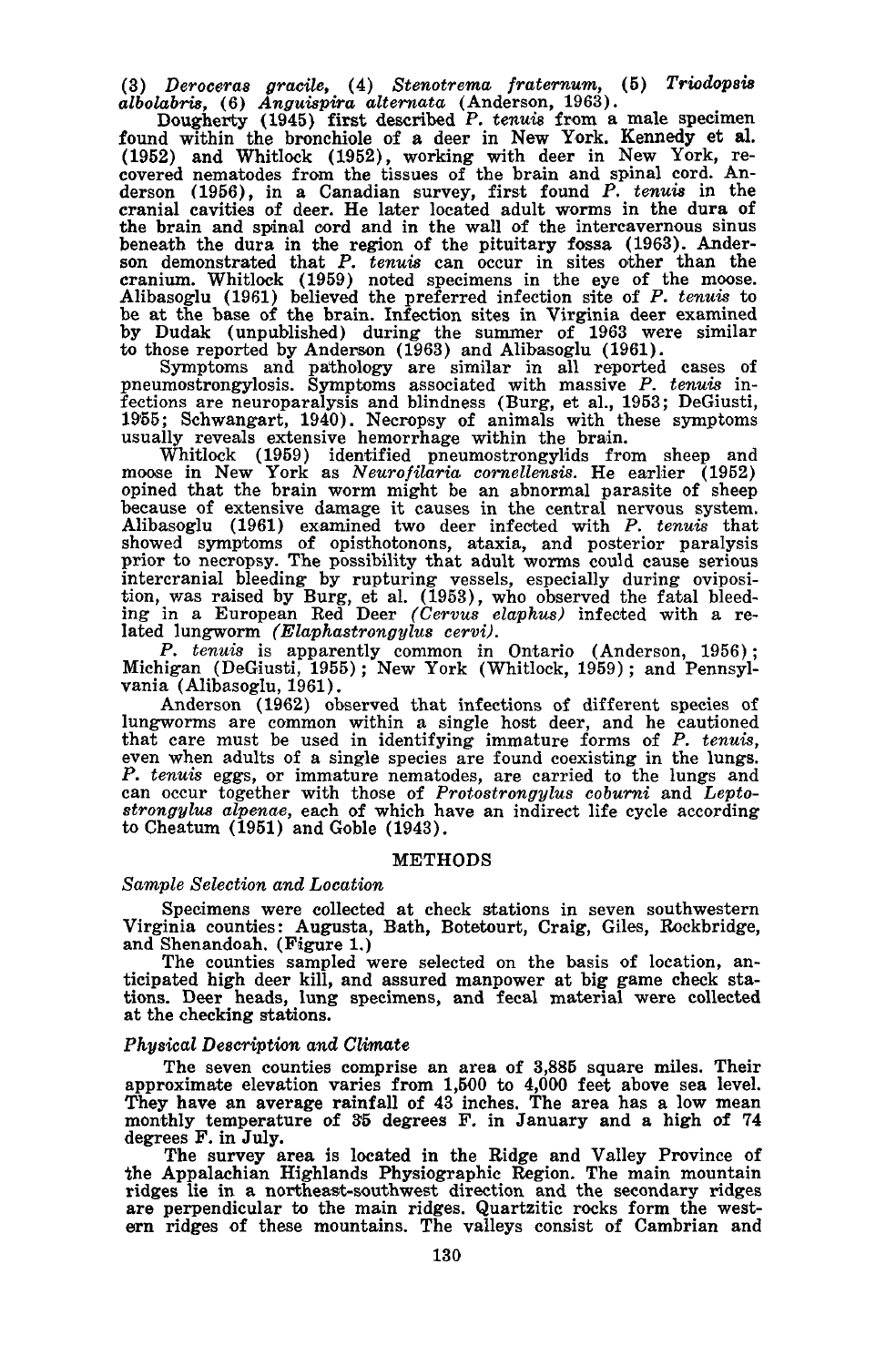Ordovician limestones. Some areas in this region are considered the

richest agricultural sections in the state (Raisz. 1962). Agriculture and forestry are the predominant industries. with <sup>a</sup> slow trend toward light industry and residential development. The counties are largely forested and fall within the boundaries of the Jefferson and George Washington National Forests (Larson and Byran, 1959). The forested areas are covered with the typical southeastern mountain hardwood forest types containing Scarlet Oak *(Quercus coccinea).* White Oak *(Quercus alba).* Black Oak *(Quercus velutina),* Virginia Pine *(Pinus virginiana),* Pitch Pine *(Pinus rigida),* Hickory *(Carya,* spp.). Black Gum *(Nyssa sylvatica)*, Northern Red Oak *(Quercus borealis),* Yellow Poplar *(Liriodendron tulipifera).* and Chestnut Oak *(Quercus montana)* as dominants (Larson and Bryan, 1959) .

#### *Procurement of Specimens*

News releases promoting the study were submitted on October 7 and November 11. 1963 to daily and weekly newspapers serving the study area. The releases provided information about the study and appealed to deer hunters for cooperation in providing deer heads. lung tissue, and relative data.

Deer were hunted in the study area for six days. November 18-23. 1963. Collections were made on the first day of the season because approximately 90% of the total kill is taken that day. Hunters killed either sex on the first day and bucks only for the remainder of the season.

Successful hunters, when checking their deer at selected stations, were asked to donate deer heads, lung tissue, and fecal material. The following information was obtained for deer whose heads were collected: date, age, sex, location of kill, hunter's name and address, big game tag number, body fat content. hind leg measurement, and county of kill.

## *Post-mortem Laboratory Examinations*

The first 100 deer heads were examined by the necropsy method described in the Southeastern Cooperative Wildlife Disease Study report (Anonymous, 1962).

Modifications of this procedure were made to facilitate <sup>a</sup> more thorough and detailed examination. Consulting pathologists suggested



Figure 1. Location of 7 counties sampled for *Pneumostrongylus tenuis* in southwestern Virginia, 1963: (1) Craig; (2) Giles; (3) Botetourt; (4) Rockbridge; (5) Bath; (6) Augusta; (7) Shenandoah.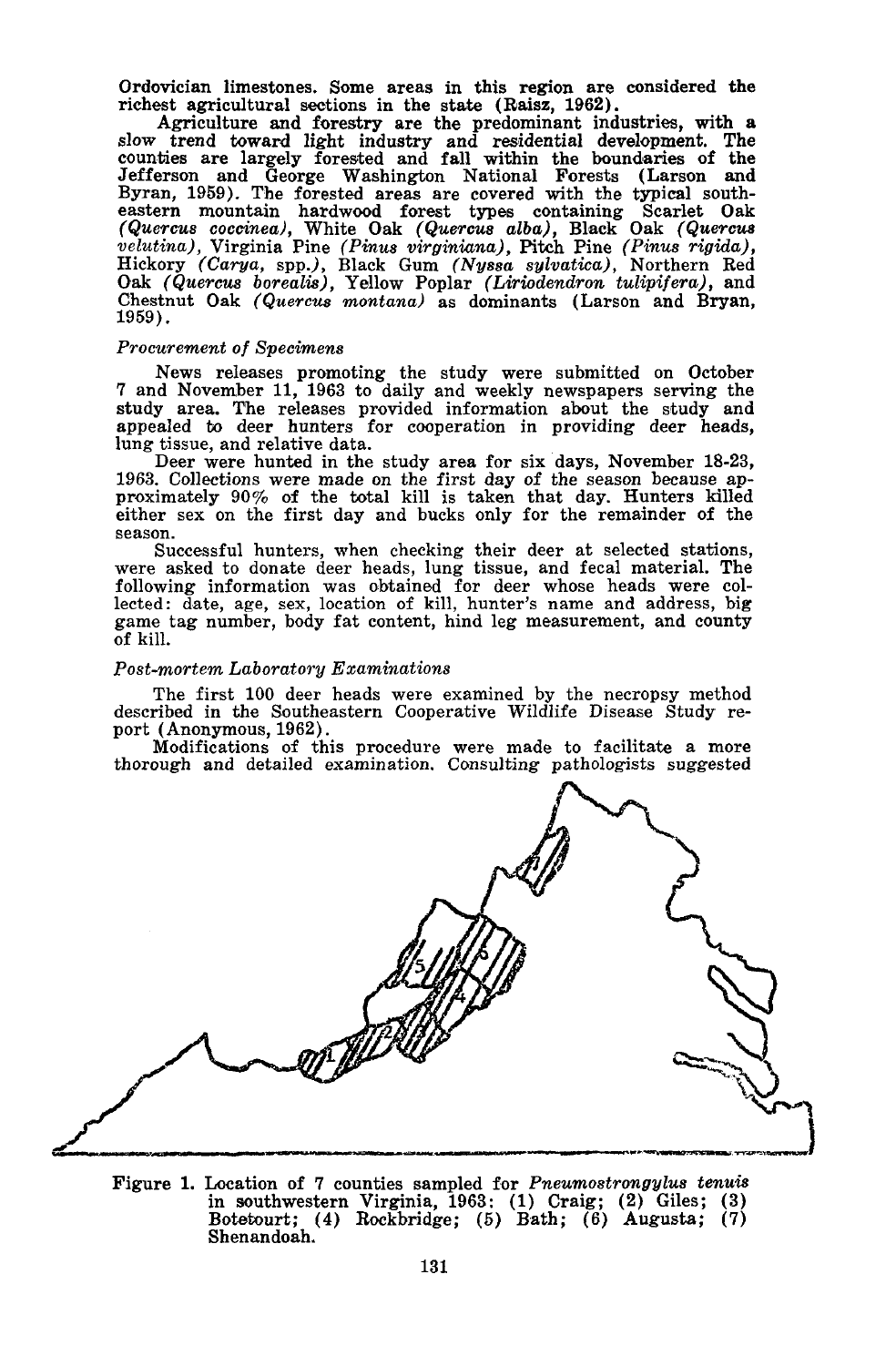the use of a band saw to make sagittal sections, as opposed to the cranial cut technique employed by the Southeastern Cooperative Wildlife Disease Study.

The sagittal sections exposed the brain for a satisfactory and detailed examination.

The following steps were taken in examination of the deer heads:

- 1. Deer heads were sagitally sectioned immediately after being re- moved from freezer storage.
- 2. Heads were allowed to thaw for 24 hours after being sectioned. The brain was carefully examined under a 3x illuminated viewer and extracted.
- 3. Meningeal folds were examined for larvae and adult worms with <sup>a</sup> binocular dissecting microscope at 30x.
- 4. Suspicious hemorrhagic and discolored areas of the meninges were subjected to dissection to locate hidden parasites.
- 5. The cranial cavity with arachnoidea and dura mater were scanned with the illuminated viewer at 3 magnifications.
- 6. Neural canals and sinuses of the cranium were dissected and ex-<br>amined.<br>7. Worms were extracted with forceps without difficulty as long as
- 7. Worms were extracted with forceps without difficulty as long as the brain tissues were moist. As drying occurred, however, <sup>a</sup> few drops of ethyl alcohol were administered to facilitate extraction. Worms were preserved in 70% alcohol solution with 10% glycerine.
- 8. Worm locations within the cranium were diagrammed and made part of the necropsy records.

#### *Examination of Lung Specimens*

Thirty lung specimens were obtained at check stations. Approximately 0.5 inch cubes were cut from the posterior lobes and fixed in Bouin's solution for sectioning. Lung specimens were taken only from animals whose heads were also collected. Specimens were washed for several hours in running water and treated successively with 30, 50, and  $70\%$  ethyl alcohol over 48 hours after being in the fixative for six weeks. The lung tissues were then embedded in paraffin and sections 10 microns in thickness were cut with a microtome. Tissue rib- bons were mounted on microscope slides with albumen fixative. Hematoxylin and eosin were used to stain slides. Thirty slides, with several ribbon sections on each, encompassing lung sections from 30 individual deer, were examined for parasite eggs and larvae with a Bausch and Lomb Dyna-Zoom microscope using 100x magnification. Notes were taken on slide observations: location, number and size of parasite eggs and larvae.

#### *Fecal Examinations*

Fecal specimens were obtained from deer carcasses incompletely field dressed. In such cases, an incision was made into the posterior portion of the large intestine and fecal pellets removed. Pellets were<br>frozen two months before they were examined. Fecal specimens were<br>frozen two months before they were examined. Fecal specimens were<br>thawed, soaked in d tion under 100x magnification.

## **RESULTS**

Three hundred and sixty-nine deer heads, 30 lung specimens, and 11 fecal specimens were collected at hunter check stations. Of the heads collected, 79 from bucks and 230 from does were usable. Sixty heads were discarded because they were head shot, had putrefied, or the attached data tag was lost or incomplete. Table <sup>1</sup> presents sex, age, and infection data for the <sup>309</sup> deer examined. The overall data re- vealed <sup>a</sup> 73% infection rate with <sup>a</sup> mean of 3.4 worms per infection  $(s=\pm 2.6)$ , and a range of 1-13 pneumostrongylids per infection.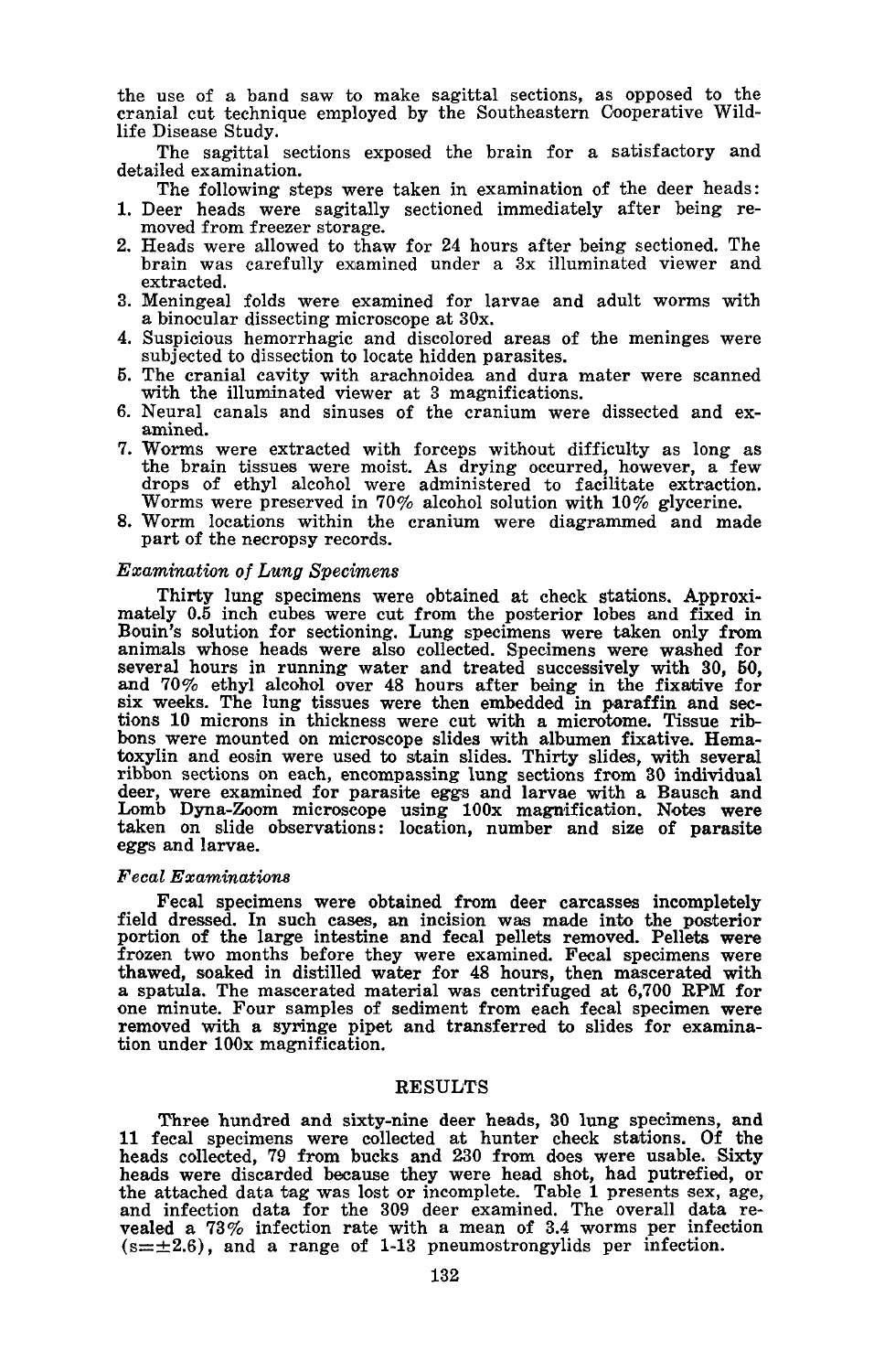## *The Incidence and Degree of Infection by Sex of the Host*

It was not known if the sex of the host would have an influence on the infection rate or severity of infection by P. *tenuis.* Hunters shooting male deer older than  $1\frac{1}{2}$  years of age were reluctant to part with the heads. Enough older male deer heads, however, were collected for <sup>a</sup> statistical analysis. Data were analyzed for age categories less than  $1\frac{1}{2}$  years and  $1\frac{1}{2}$  years and older. In the less than  $1\frac{1}{2}$  year age group, 29 of 45 females were infected (64%), while 40 of 64 males  $(63\%)$  were infected. The mean number of worms per infected doe less than  $1\frac{1}{2}$  years old was 2.1 (s =  $\pm$  1.8), while the mean number of worms per infected buck was 2.4 ( $s = \pm 1.8$ ). The mean number of worms per infected doe 11/2 years of age and over was 4.0  $(s=\pm 2.9)$ , while the mean number of worms per infected buck was 2.9  $(s=\pm 2.1)$ . In the total sample, 65% of the males carried a mean infection of 2.7 ( $s=\pm 2.1$ ) worms; and 75% of the females carried a mean infection of 2.9  $(s=\pm 2.6)$  worms (Table 2).

A null hypothesis of no difference in infection rates between sexes of deer less than  $1\frac{1}{2}$  years old yielded a two-tailed Chi Square test value of 0.043 (1 df). The null hypothesis could not, therefore, be rejected when  $p = 0.10$ . There appeared to be an equal likelihood of infection by P. *tenuis* in deer of either sex, at least in the deer less than 1% years old.

Table 1. Sex, age, and infection data for 309 deer heads examined for P. *tenuis* and collected from seven southwestern Virginia counties, 1963.

| Sex                                        | years<br>£,<br>Age               | deer<br>uninfected<br>No. of                                    | deer<br>infected<br>No. of                                                                             | infection<br>Mean worms<br>per                                                                       | Standard deviation for<br>values<br>Đ<br>mean<br>$\mathbf{f}$                                                   | error<br>Standard                                                                            | Range                                                                                                                    |
|--------------------------------------------|----------------------------------|-----------------------------------------------------------------|--------------------------------------------------------------------------------------------------------|------------------------------------------------------------------------------------------------------|-----------------------------------------------------------------------------------------------------------------|----------------------------------------------------------------------------------------------|--------------------------------------------------------------------------------------------------------------------------|
| M<br>F<br>M<br>F<br>M<br>F<br>MFFFFFF<br>F | 11223345633456<br>$7\frac{1}{2}$ | 16<br>24<br>$\frac{19}{19}$<br>7<br>$0\ 4\ 1\ 2\ 0$<br>$\bf{0}$ | 29<br>40<br>19<br>$\frac{54}{2}$<br>$\frac{27}{2}$<br>$\frac{21}{9}$<br>$\frac{9}{8}$<br>$\frac{3}{2}$ | 2.4<br>2.1<br>3.0<br>$\frac{4.4}{2.5}$<br>5.0<br>$\bf 2.5$<br>3.9<br>4.1<br>$\frac{3.4}{3.4}$<br>3.3 | 1.8<br>1.8<br>2.6<br>2.8<br>0.2<br>3.8<br>0.2<br>$\begin{array}{c} 1.6 \\ 1.5 \end{array}$<br>2.3<br>2.6<br>2.3 | 0.33<br>0.29<br>0.59<br>0.38<br>0.05<br>0.73<br>0.05<br>0.34<br>0.49<br>0.76<br>0.93<br>1.34 | $1 - 8$<br>$1-10$<br>$1-9$<br>$1 - 13$<br>$2-3$<br>$1-10$<br>$2 - 3$<br>$1 - 10$<br>$1-8$<br>$1 - 8$<br>$1 - 8$<br>$2-6$ |
| F<br>Total                                 | $8\frac{1}{2}$                   | $\mathbf 0$<br>84                                               | 225                                                                                                    | 3.0<br>$x_n = 3.4$                                                                                   | 2.8<br>$s_n = 2.6$                                                                                              | 1.99<br>$s_x 0.56$                                                                           | $1-5$<br>$1 - 13$                                                                                                        |

Table 2. Infection by sex and age for 309 deer heads, southwestern Virginia, 1963.

|           | Males less<br>than $1-1/2$<br>years of age | Males older<br>than $1-1/2$<br>years of age | Females less<br>than $1-1/2$<br>years of age | Females older<br>than $1-1/2$<br>years of age |
|-----------|--------------------------------------------|---------------------------------------------|----------------------------------------------|-----------------------------------------------|
| Number of |                                            |                                             |                                              |                                               |
| specimens | 45                                         | 34                                          | 64                                           | 166                                           |
| Number    |                                            |                                             |                                              |                                               |
| infected  | 29                                         | 23                                          | 40                                           | 133                                           |
| Per cent  |                                            |                                             |                                              |                                               |
| infected  | 64                                         | 68                                          | 63                                           | 80                                            |
| Mean      |                                            |                                             |                                              |                                               |
| infection | 2.4                                        | 2.9                                         | 2.1                                          | 4.0                                           |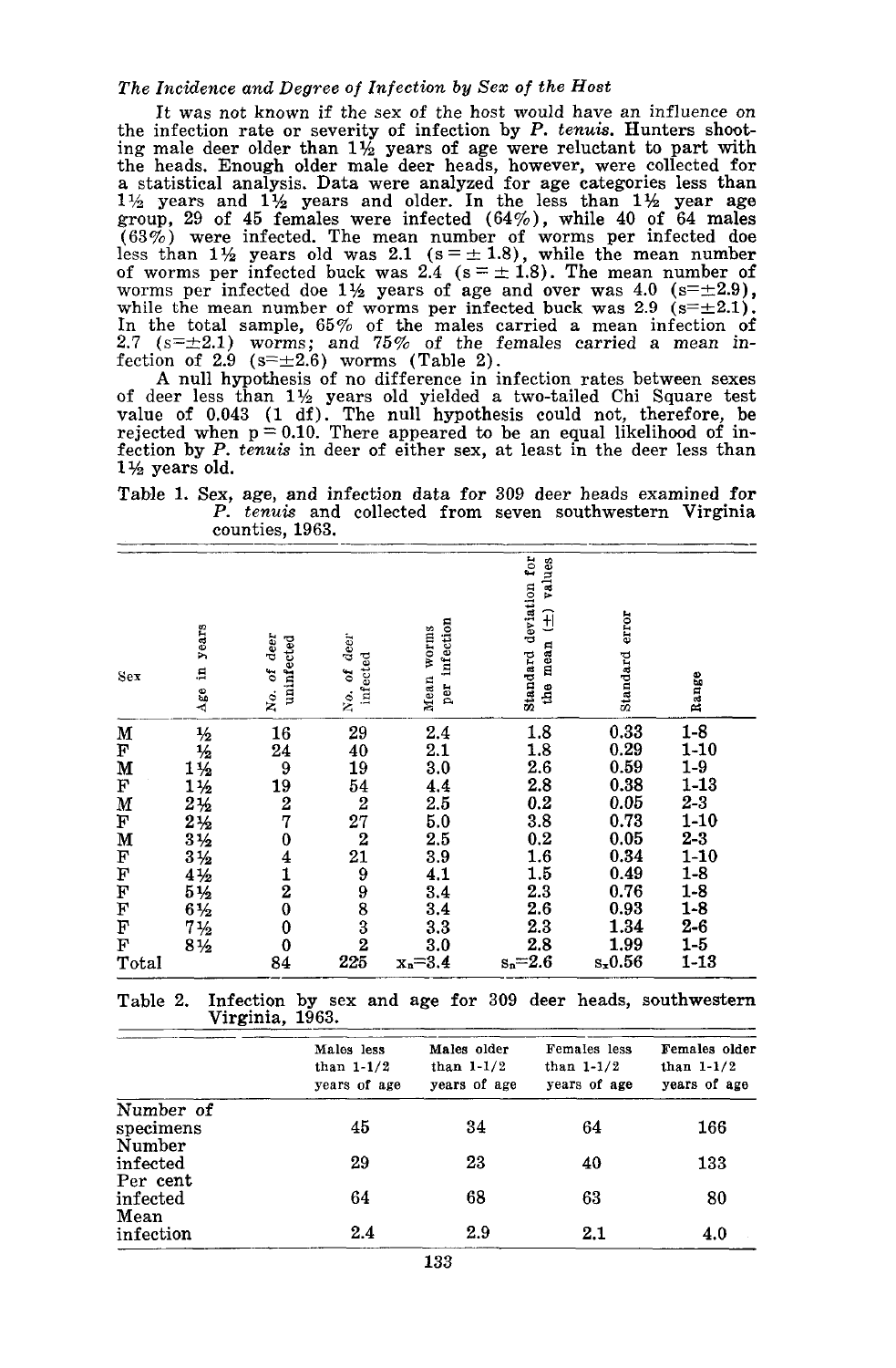A null hypothesis was tested that among animals older than  $1\frac{1}{2}$  years there is no greater incidence of infection among females than males. A Chi Square test yielded a value of 3.3 (1 df); thus, the null hypothesis could be rejected when  $p = 0.10$ .

Due to the small sample size on male deer over  $1\frac{1}{2}$  years old (34), this test may have been invalid. However, the data are suggestive of a greater incidence of infection in females (80%) than in males (68%). (Figure 2.)

The relationship between severity of infection and sex was ex-<br>amined. The null hypothesis was tested that among deer less than  $1\frac{1}{2}$ years of age, there is no significant difference between male and female deer in the number of worms per infection.

Infections were split into three rows of 1-3, 4-6, and more than seven nematodes. <sup>A</sup> two-tailed test yielded <sup>a</sup> Chi Square value of 1.692 (2 df). The null hypothesis could not be rejected when  $p = 0.10$ .

The null hypothesis was tested that among deer  $1\frac{1}{2}$  years of age and older there are no significant differences between male and female deer in the number of worms per infection. The two-tailed Chi Square test was used again, yielding a value of 7.229 (2df). The hypothesis was, therefore, rejected at the  $95\%$  confidence level.<br>It would appear that within the less than  $1\frac{1}{2}$  years age group,

sex of the host does not have a significant effect upon the severity of infection by P. *tenuis.* Among older deer, however, females have significantly more worms per infection than males.

## *The Incidence and Degree of Infection by P. tenuis Relative to Host's Weight.*

The mean weight of field - dressed male deer of all age groups from all counties was 74.8 pounds  $(s = \pm 27.6)$ , while the mean weight for females was 80.4 pounds  $(s = \pm 21.4)$ . The weight of an individual white - tailed deer depends upon nutrition, age, health, and genetic stock. Before a possible relationship between weight and infection by *P. tenuis* could be tested, it was necessary to see if significant differences existed between weights of deer collected in the counties studied regardless of parasitic infection.

Various age classes were equally likely to be represented in the different samples, with the exception of a bias from hunters not donat-ingantlered deer. Essentially all deer examined were in good physical condition as evidenced by fat deposits. The null hypothesis that no real difference existed between counties in their respective weights was tested. The Chi Square test for <sup>K</sup> independent samples was used with six rows (counties) and three columns based on weights of 30-60 pounds, 61-90 pounds, and 91-130 pounds. A two-tailed value of 32.703 (12 df) was obtained. The hypothesis was rejected at the 95% con-<br>fidence level, suggesting that the deer weights from the counties sampled<br>were not drawn from the same population.<br>Since weights varied significantly betwe

Since weights varied significantly between counties, all deer were arranged into three classes  $-$  less than 1% years, between 1% and 3%, and 3% years and older. The mean weight of field-dressed deer of the less than 1½ year age group from all counties was 55.8 (s =  $\pm$  4.5) pounds, while the mean number of worms per infected animal in this age group was 2.3  $(s = \pm 1.0)$ . The mean weight of field-dressed deer in the age group between  $2\frac{1}{2}$  to  $3\frac{1}{2}$  and  $3\frac{1}{2}$  and older, from all coun-<br>ties, was 84 (s = ± 3.6) pounds and 93 (s = ± 9.7) pounds, respectively. The mean number of worms per infected animal in these age groups was 4.1 ( $s = \pm 3.0$ ) and 3.7 ( $s = \pm 1.5$ ), respectively. Each age class was tested for no difference between weight and incidence of infection. The respective two-tailed Chi Square values were 2.226 (4 df), 19.412 (6 df), and 8.457 (5 df). The null hypothesis could not be rejected for the less than  $1\frac{1}{2}$  years and the  $3\frac{1}{2}$  years and older age classes, since there did not appear to be a statistically significant difference between weight and incidence of infection within the two age classes. A relationship appeared to exist between the weight of the 1% to 3% year age group and incidence of infection in that the null hypothesis was rejected at the 99% confidence level. Thus, animals in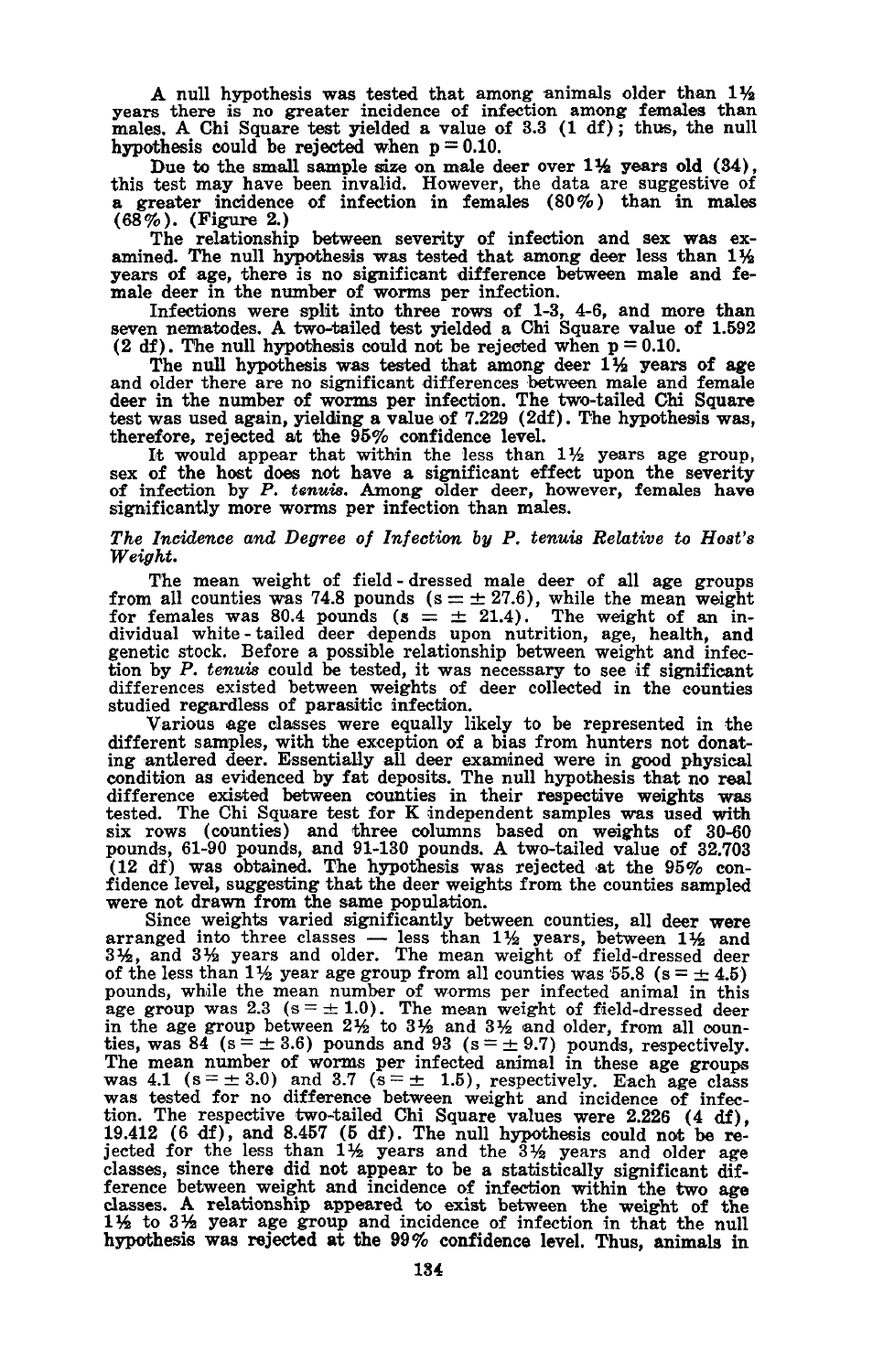

all three age classes were not equally likely to be infected regardless of their weight.

Even though it is not possible to predict, on the basis of weight and age, that <sup>a</sup> deer will 'be infected by P. *tenuv,* it is possible that among the infected animals the brainworm numbers per infection

.<br>.<br>.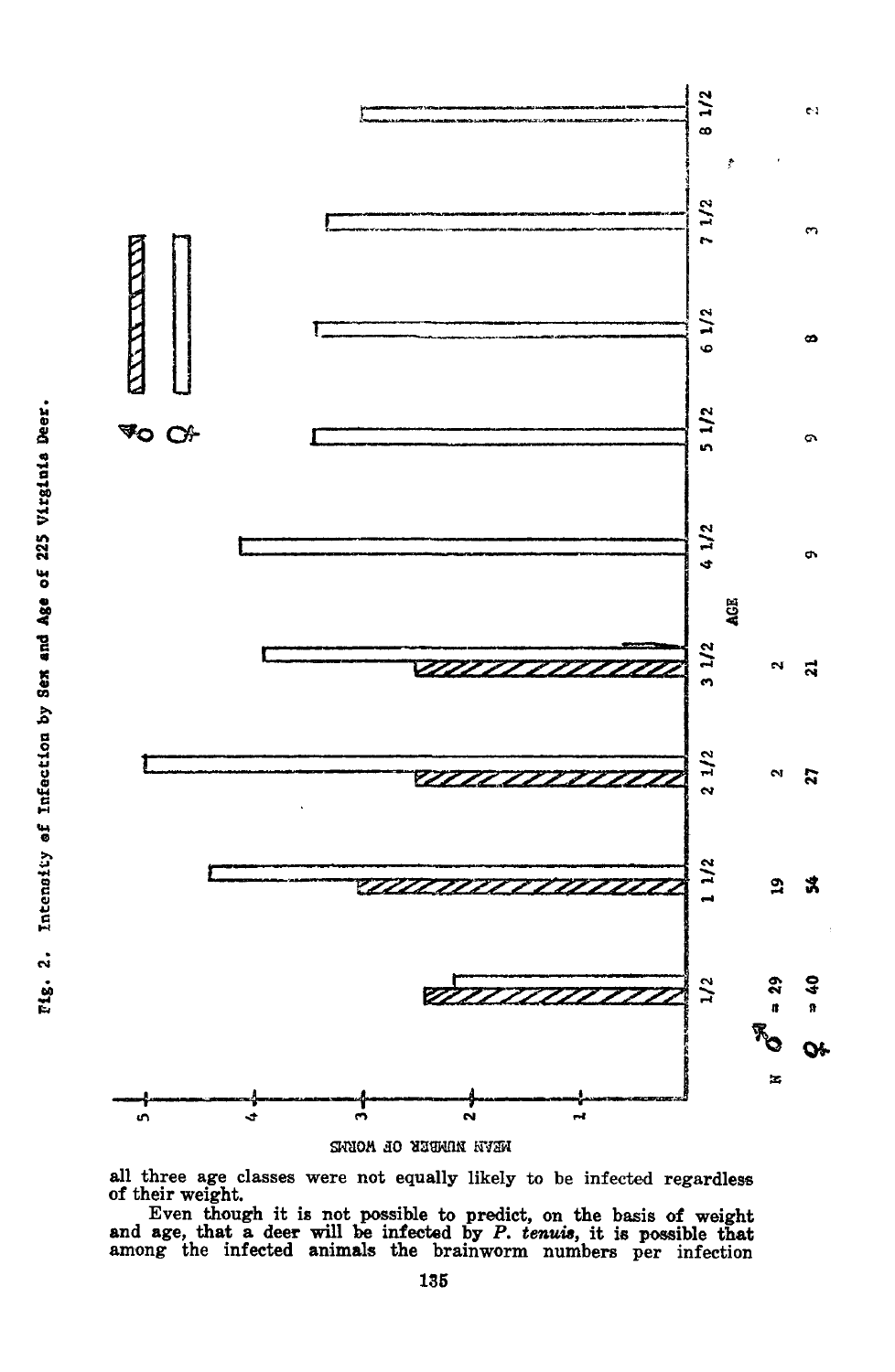could be related to the host's weight (Figure 3). A null hypothesis that no significant difference existed between severity of infection in deer of different weights within the same age group was tested. As before, the age groups tested were less than  $1\frac{1}{2}$  years old, between  $1\frac{1}{2}$ and 3% years old, and 3% years old and older. The weights represented three columns of 30-60 pounds, 61-90 pounds, and 91-130 pounds; and worms per infection were represented in rows of 1-3, 4-6, and seven and over. The two-tailed Chi Square value for K independent samples was 1.932 (2 df), 0.603 (2 df), and 2.121 (2 df), respectively, for each of the age groups. The null hypothesis could not be rejected when  $p = 0.10$ . The plotting of nematodes per infection against weight (Figure 3), however, shows an increase in the intensity of infection with weight (or age) significant.

## *The Incidence and Degree of Infection by Age*

The age of the deer could perhaps have an influence on the sever- ity and incidence of infection. The number of infected deer less than  $1\frac{1}{2}$  years old was 69 (63%) of 109 deer examined, while the number of infected deer older than 1% years was 156 (78 *0/0)* of 200 deer examined.

The null hypothesis was tested that there is no difference in the incidence of infection of deer less than  $1\frac{1}{2}$  years old and those older than  $1\frac{1}{2}$  years. The two-tailed Chi Square test value obtained was 9.255 (1 df) which fell outside the 99% confidence level. The hypothesis was rejected. The deer less than  $1\frac{1}{2}$  years old had a lower incidence of infection than older deer (Figure 2).

In the infected deer less than  $1\frac{1}{2}$  years of age, 58 (84%) of 69 had less than 4 worms per infection; whereas among the older deer, 74 (47%) of 156 were infected with 4 or more worms (Figure 2). The null hypothesis was tested that there is no difference in

severity of infection between deer less than  $1\frac{1}{2}$  years old and those older than 1½ years. The Chi Square value obtained was 21.457 (4 df) which fell outside the 99% confidence level. The hypothesis was, therefore, rejected. The deer less than  $1\frac{1}{2}$  years old were less likely to be heavily infected by P. *tenuis.*

#### *The Incidence and Degree of Infection by Counties*

The incidence and intensity of infection within the surveyed coun- ties appeared to differ significantly (Table 3). The incidence of infection by counties was: Bath,  $17/17$  ( $100\%$ ) with a mean infection of 3.3 of 2.9 (s =  $\pm$  2.3); Giles, 44/52 (85%) with a mean infection of 3.3  $(s = \pm 2.8)$ ; Botetourt, 21/28 (78%) with a mean infection of 2.8  $(s = \pm 2.4)$ ; Craig, 60/79 (76%) with a mean infection of 4.0  $(s = \pm 3.2)$ ; Shenandoah, 14/21 (66%) with a mean infection of 2.9  $(s = \pm 2.0)$ ; Augusta, 50/77 (65%) with a mean infection of 3.7  $(s = \pm 1.5)$ ; Rockbridge, 19/35 (54%) with a mean infection of 3.7  $(s = \pm 2.5)$  (Table 3). The null hypothesis was tested that no significant difference existed in the incidence of infection between counties.

A Chi Square test for K independent samples yielded a value of was a significant difference in the incidence of infection between sur-<br>veyed counties at the 99% confidence interval.

The severity of infection between counties did not appear to vary significantly. It might be expected that counties with high incidence of infection would have animals with a large number of worms per in-<br>fection. The null hypothesis was tested that no real difference exfection. The null hypothesis was tested that no real difference ex- isted between counties in the number of worms per infected animal. The seven surveyed counties were represented in columns and the number of nematodes in rows of 1-3, 4-6, and 7 and over. The Chi Square value for K independent samples was 11.105 (12 df). The null hypothesis could not be rejected when  $p = 0.10$ . There did not seem to be a significant difference between counties and the number of worms per infection. The smallest parasite populations per infection generally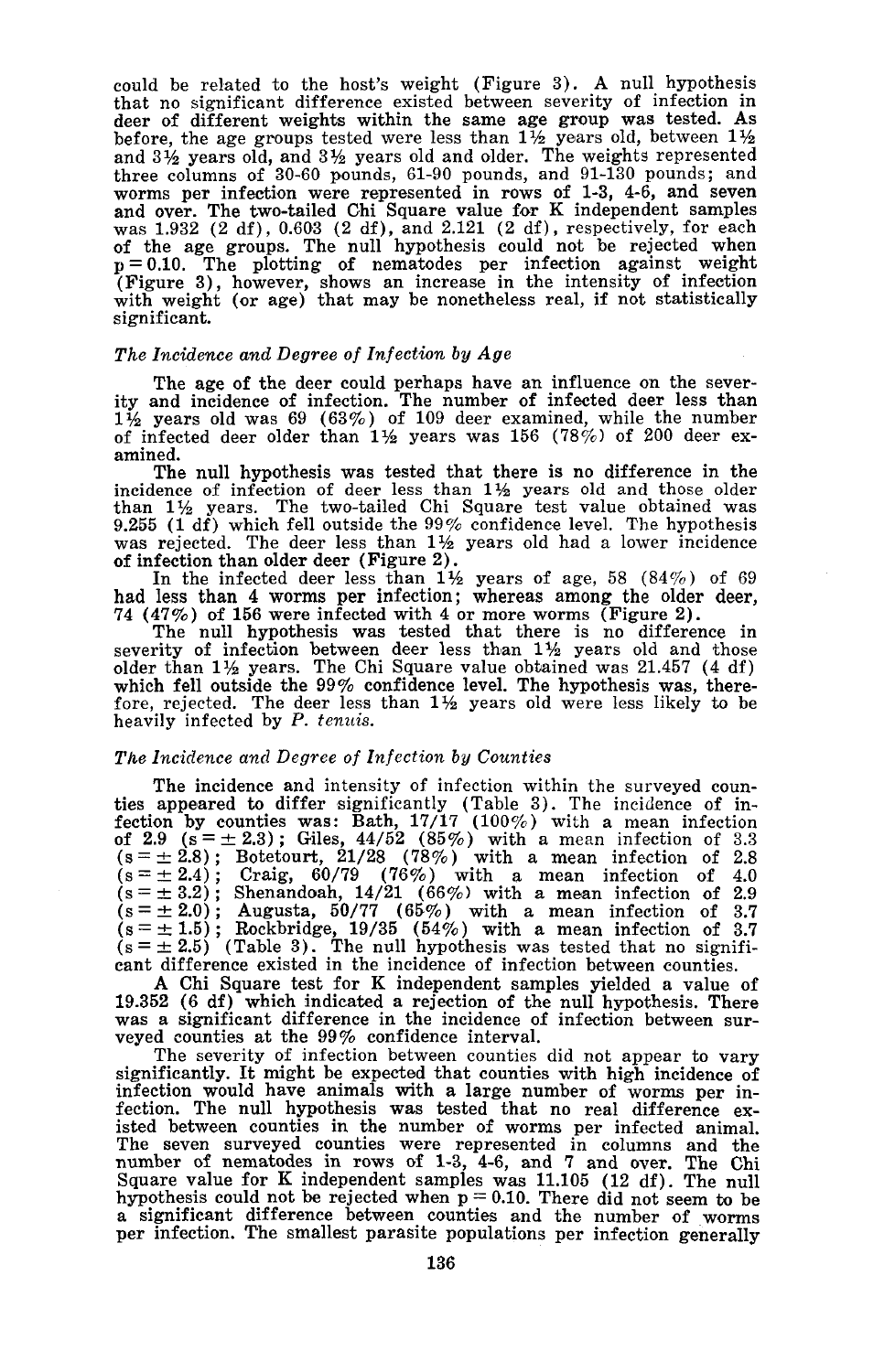

 $137$ 

The Relationship Bec~een Deer Weight and Intensity of Infection for 184 Deer. Fig. 3. The Relationship Between Deer Weight and Intensity of Infection for 186 Deer.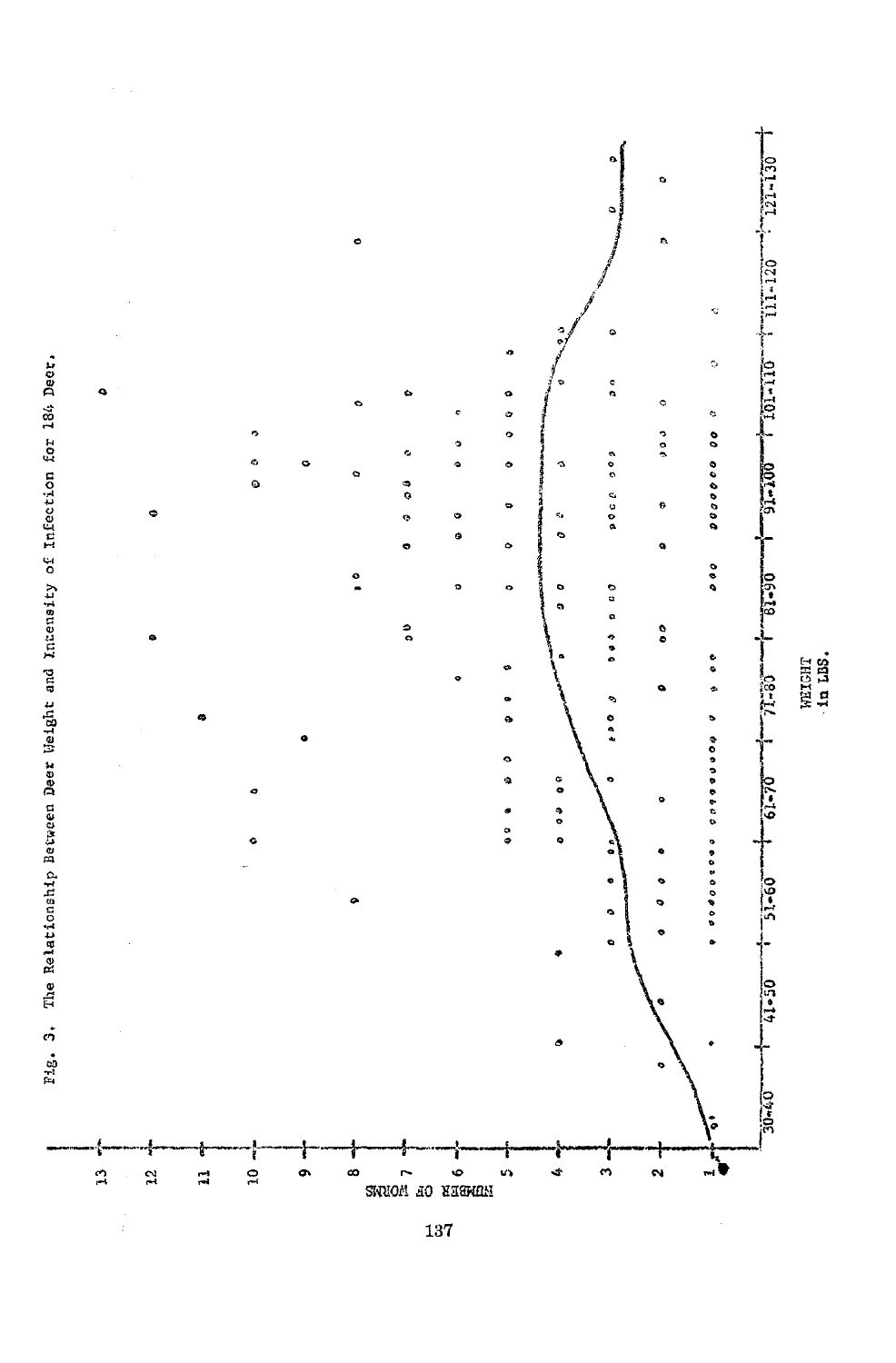occurred in those counties with the highest incidence of infected deer (Table 3).

#### *Gross Lesions*

The study was essentially an epidemiological survey; therefore, the observations of pathology caused by P. *tenuis* were confined to brain and cranial examinations made in the laboratory. It would appear that infections in the deer herds of western Virginia are general and that the percentage of infected animals varies between 70% and 80%. The range of infection in the 225 infected deer was from 1-13 nematodes with a mean infection of 3.4 brainworms.

The male nematodes ranged in length from 4.9-6.6 cm and the females from 8.0-9.1 cm. The width of both sexes varied between 0.5 and 1.0 mm. The morphologioal features observed were similar to those described by Anderson (1963). A total of 775 worms was found in the subdural spaces, intertwined throughout the arachnoidea, affixed to the dura, and attached within and on the superior sagittal sinus and transverse sinus. Of the 775 pneumostrongylids found,  $527$  (68%) were located on the ventral surface of the brain, the remaining 248  $(32\%)$  were located on the dorsal surface of the brain. In one case a nematode was attached to the ventural surface of the pia mater, located superior on the brain, without any observable membrane damage.

Table 3. Examination of 309 deer heads from seven southwestern Virginia Counties, 1963.

| County           | No.<br>deer<br>examined | No.<br>infected | Per cent<br>infected | Mean No.<br>worms/infection |
|------------------|-------------------------|-----------------|----------------------|-----------------------------|
| Shenandoah       | 21                      | 14              | 66                   | 2.9                         |
| Rockbridge       | 35                      | 19              | 54                   | 3.7                         |
| <b>Botetourt</b> | 28                      | 21              | 78                   | 2.8                         |
| Craig            | 79                      | 60              | 76                   | 4.0                         |
| Giles            | 52                      | 44              | 85                   | 3.3                         |
| <b>Bath</b>      | 17                      | 17              | 100                  | 2.9                         |
| Augusta          | 77                      | 50              | 65                   | 3.7                         |
| Total            | 309                     | 225             | 73                   | 3.4                         |

Thirty-five infeeted animals, with a mean infection of 7 worms, displayed highly discolored and necrotic areas on the dura and arachnoidea. The damaged tissue varied in color from dark reddish-brown to a dull yellow. Yellow necrotic rings 1 mm in diameter could be observed in large numbers on the arachnoidea, predominately in the parasitized areas. Many vessels in the dura were found to be distended and surrounded by hemorrhagic areas ranging from 0.5 cm to 3.0 em in diameter. Excessive amounts of hemorrhaging was associated with infections of 7-13 worms in 15 animals. In 13 infected animals, the origin of hemorrhaging was difficult to ascertain.

#### *Lung Tissue and Pellet Examinations*

No evidence of worm larvae were found in the <sup>12</sup> fecal specimens examined.

Fifteen of 30 lung tissue specimens  $(50\%)$  were found to contain in the alveoli either eggs, larva, or both. The 15 positive slides were correlated with head examination results for the respective deer, all of which had brainworm infections. Six negative slides were also found to have come from infected animals; however, the infections were low, numbering 1-3 worms.

## DISOUSSION

This study was limited to epidemiological data collected in the fall of 1963. No serious attempt was made to relate infection by P.<br>tenuis with the health of the host. At the time of collection, deer were tenuis with the health of the host. At the time of collection, deer were<br>not subjected to the physiological stresses which usually maximize<br>the effects of parasitic infections.

Sex of the host did not significantly influenee infection rates or severity of infection by P. *tenuis* in deer less than 1% years old. Both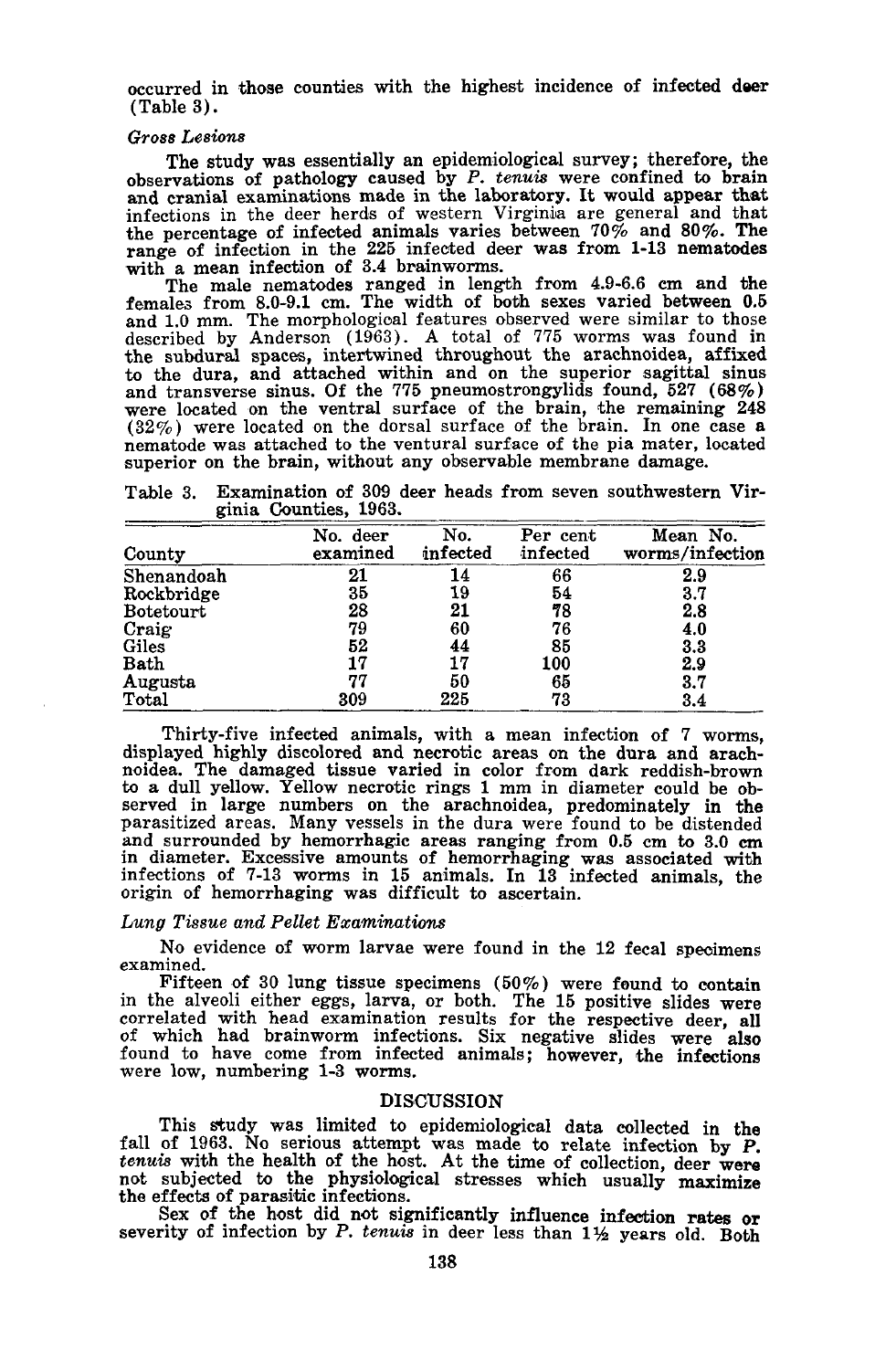sexes of young deer had the same opportunity for infection and the same degree of parasititropy. Since young deer of either sex spend their first three or four weeks feeding and living with the doe in <sup>a</sup> forest glade or stream bottom, the opportunity for initial infection by P. *tenuis* is probably equally present. These weeks of glade and stream bottom feeding might possibly explain the higher percentage of infection (80%) in female deer <sup>1</sup>% years of age and over. Males of this same age group had an infection rate of 68%.

Females older than  $1\frac{1}{2}$  years had significantly more worms per infection than males of the same age. This difference again may possibly be due to the females spending more time on bottomlands. De-Giusti (1963) examined 836 heads and found the infection rate to be higher in females than in male deer, but no mention was made of how much higher.

Male deer, during the rutting season, eat substantially less food than females (Cowan, 1962). This reduction in ingested food could result in the lower incidence of infection and lesser mean number of worms per infection. The physiological differences related to sex may worms per infection. The physiological differences related to sex may also contribute to the lesser infection of males as opposed to females.

The incidence of infection was related to weight within certain age groups, and not in others. Deer between  $1\frac{1}{2}$  and  $3\frac{1}{2}$  years of age showed a significant relationship between weight and incidence of infection. The heavier animals in this age group had a higher incidence of infection. The heavier deer were obviously in excellent physical con- dition. Possibly, their higher infection rate resulted from <sup>a</sup> greater volume of food ingested.

No relationship between weight and incidence of infection was evident in deer less than  $1\frac{1}{2}$  years and older than  $3\frac{1}{2}$  years. Doe deer evident in deer less than  $1\frac{1}{2}$  years and older than  $3\frac{1}{2}$  years. Doe deer evident in deer less than  $1\frac{1}{2}$  years and older than  $3\frac{1}{2}$  years. Doe deer in these age groups may be less productive than those between  $1\frac{1}{2}$ and 3% years of age. Perhaps the pregnant and lactating females ingest more succulent foods than older deer, thereby increasing their exposure to infection.

Severity of infection was not statistically related to body weight within age groups. The raw data, however, shows <sup>a</sup> significant in- crease in the intensity of infection with increasing host weight (Figure 3). The amount and source of ingested food may be contributing fac-tors. The examined deer were fat and apparently had an adequate food supply. Poor browse supplies tend to increase the amount of feeding (Van Volkenburg and Nicholson, 1943); thereby increasing exposure to helminths.

exposure to hemintuis.<br>Deer less than 1½ years old had a lower incidence of infection.<br>The host reaction to P. *tenuis* may be more violent in young deer, re-<br>sulting in a smaller residual nematode population. Deer less th 11/2 years of age also had fewer worms per infection than older deer. The volume of food ingested by young deer may be less; thereby re- ducing the incidence and severity of infection.

Bath, Giles, and Botetourt counties had a greater incidence of infection than the other counties surveyed. Possibly these three coun-<br>ties offered a more favorable habitat for land snails, the parasite's intermediate host. A calcium deficiency in the diet could result in selective feeding on snails. This snail-deer nutrition relationship, if existent, would be expected to increase the severity of infection.

Counties with high infection rates did not have significantly more worms per infection than those with low infection rates. The deer from counties with low infection rates, however, had more worms per infection than counties with high infection rates; but the difference was not statistically significant. Deer herds with <sup>a</sup> high number of uninfected and susceptible deer may carry more severe infections as opposed to herds where animals developed immunological mechanisms because of frequent exposure to the parasites.

Further research concerning the pathogenic effects of P. *tenuis* on the white-tailed deer is needed prior to employment of control methods. Possible control methods would be difficult to administer.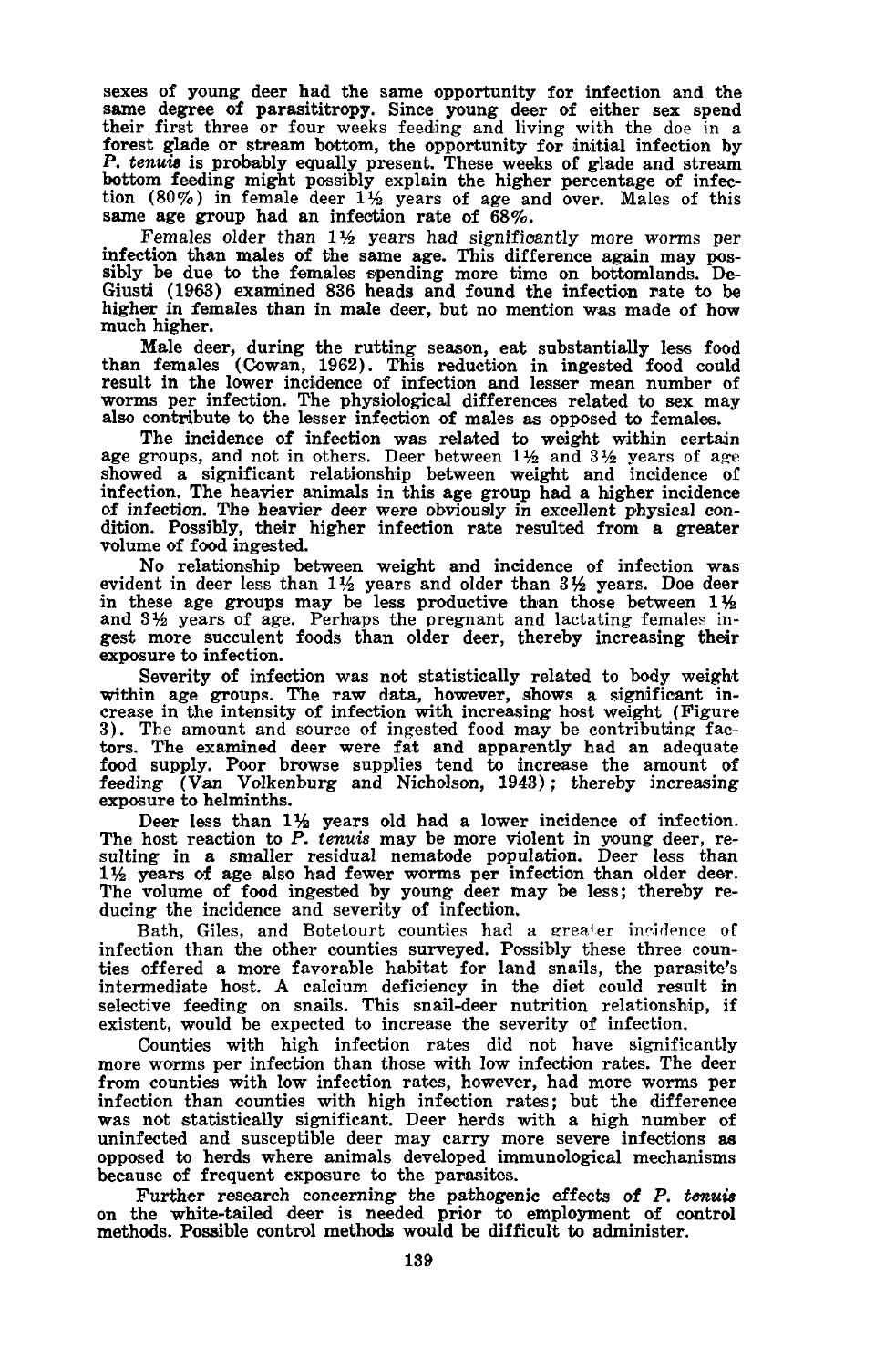## SUMMARY AND CONCLUSIONS

- ( 1) Heads from 369 deer were collected at hunter check stations in 7 western Virginia counties. Sixty specimens were discarded because they were head shot, had putrefied, or the data tag was
- ( 2) A total of 309 deer heads was examined for P. *tenuis*. The sample consisted of 230 does and 79 bucks.
- ( 3) There were 775 pneumostrongylids extracted from the infected specimens; 527 (68%) were located on the ventral surface of the brain, the remaining 248 (32%) were located on the dorsal surface of the brain.
- ( 4) Of the 309 deer heads examined, 256 (73%) were infected. The mean number of worms per infection was 3.4 ( $s = \pm 2.6$ ). Infections ranged between 1-13 pneumostrongylids.
- ( 5) Excessive hemorrhaging was associated with infections in the 15 animals containing more than 7 nematodes.
- $(6)$  Of 30 lung-tissue specimens, 15  $(50\%)$  were found to contain eggs, larva, or both in the alveoli.
- ( 7) Infection by P. *tenuis* in the deer herds of western Virginia was general, with *700/0* to 80% of the population infected.
- ( 8) There appeared to be an equal likelihood of infection by  $P$ . *tenuis* in deer of either sex less than  $1\frac{1}{2}$  years of age. There was no difference between sexes in severity of infections in deer less than 1% years old.
- ( 9) There was not an equal likeUhood of infection by P. *tenuis* in deer of either sex older than  $1\frac{1}{2}$  years. Females older than  $1\frac{1}{2}$ years of age had significantly more worms per infection than males of the same age. Female deer  $1\frac{1}{2}$  years of age and over had an 80% infection rate while males of this age category displayed a 68% infection rate.
- (10) There was no statistically significant relationship between weight and incidence of infection in deer less than  $1\frac{1}{2}$  years old or older than  $3\frac{1}{2}$  years.
- (11) A relationship did exist between the weight of the  $1\frac{1}{2}$  to  $3\frac{1}{2}$ years age group and incidence of infection in that the heavier deer were more likely to be infected.
- (12) The deer less than  $1\frac{1}{2}$  years of age had a lower incidence of infection and also fewer worms per infection than older deer.
- (13) There was a significant difference in the incidence of infection between surveyed counties, the differences ranging between 100% infected in Bath County and 54% in Rockbridge County.
- (14) There was no statistically significant difference between the severity of infection in the various counties.
- (15) P. *tenuis* may be a serious pathogen, but this research indicates mon association, with deer populations seldom adversely affected by the parasite.

## LITERATURE CITED

Anonymous. 1962. A field method for collecting meningo-worms *(Odocoileostrongylus tenuis)* from White-tailed Deer *(Odocoileus virginianus).* Southeastern Cooperative Disease Study, Department of

Pathology and Parasitology, School of Veterinary Medicine, University of Georgia, Athens. 15 p. Mimeo.

- Alibasoglu, M., D. C. Kradel, and H. W. Dunne. 1961. Cerebral nema- todiasis in Pennsylvania deer *(Odocoileus virginianus).* Cornell Vet. 51 :431-441.
- Anderson, R. C. 1956. *Elaphostrongylus odocoilei* Hobmaier and Hobmaier, 1934, in the cranial case of *Odocoileus virginianus* borealis maier, 1954, in the cranial case of *Odocoueus virginianus* boreans<br>Miller. Can. J. Zool. 34:167-173.<br>1962. The helminth and arthropod parasites of the White-<br>tailed the Codocoileus wirginianus) a general priory. There

tailed Deer *(Odocoileus virginianus):* a general review. Trans. Roy. Can. Inst. 34:57-92.

-. 1963. The incidence, development, and experimental transmission of *Pneumostrongylus tenuis* Dougherty (Metastrongyloidea: